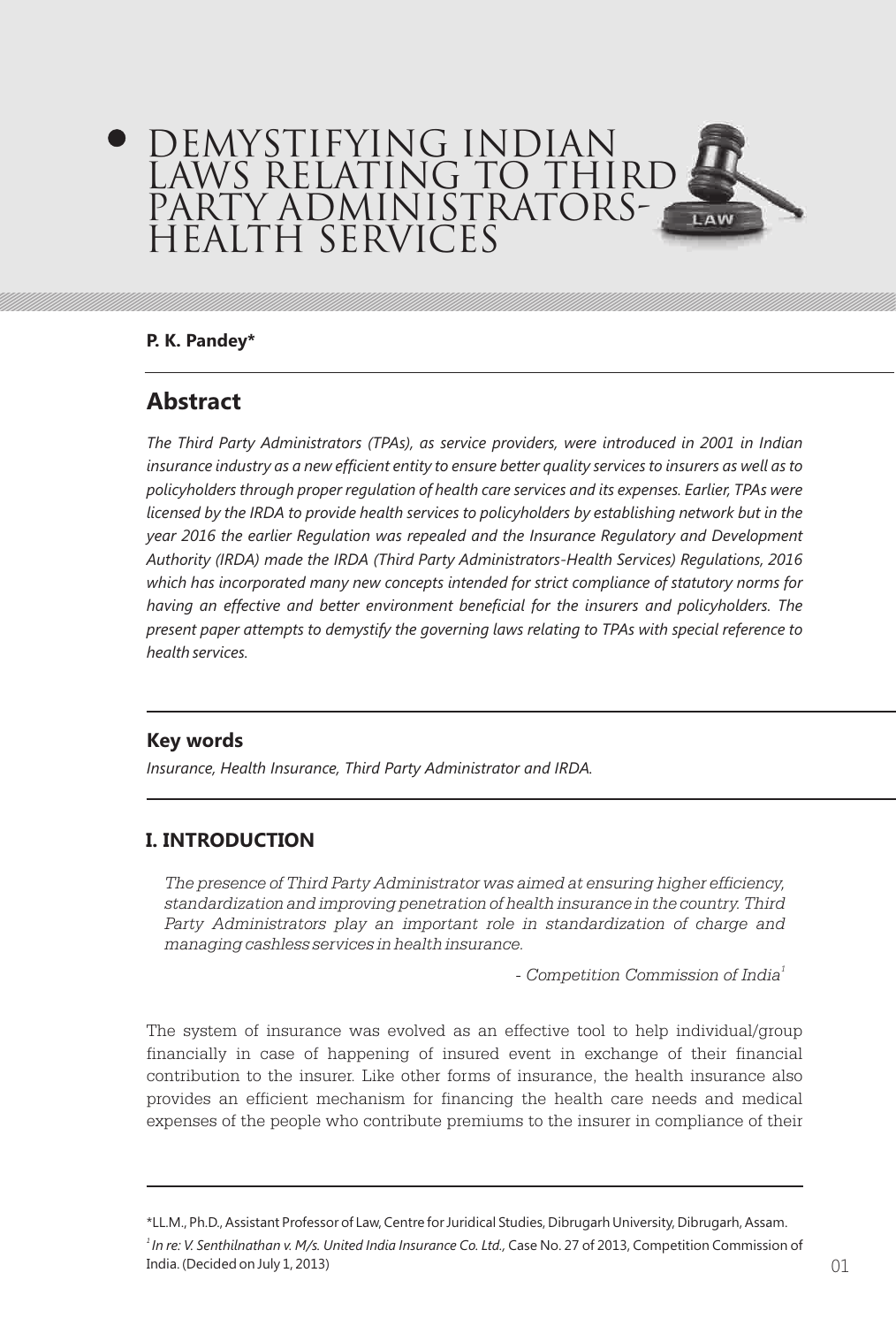contractual obligations. In true sense, the need of health insurance is felt by majority of the people because of growing costs of lifestyle diseases, changing disease pattern, medical inflation, increasing life expectancy and uncertainties in individual employability and earnings. In India, due to the deficient and inadequate healthcare services the nature of health insurance is complex which necessitated the introduction of the Third Party Administrators (TPAs), by the regulator of Indian insurance industry *i.e.* Insurance Regulatory and Development Authority of India (IRDA), who provide administrative services to insurance companies. The TPAs are intermediaries between the insurer and insured to facilitate cashless services at the time of hospitalization as well as processing of claims. Presently, there are only twenty-seven<sup>2</sup> TPAs in India. Recently, the IRDA, repealing the provisions of *IRDA (Third Party Administrators-Health Services) Regulations, 2001, IRDA (Third Party Administrators-Health Services) (First Amendment) Regulations, 2013 and IRDA (Third Party Administrators-Health Services) (Second Amendment) Regulations, 2013,* has made the IRDA (Third Party Administrators-Health Services) Regulations, 2016 which came into force on March 14, 2016. The Regulations, 2016 has brought widespread curiosity in common people, health insurance policyholders and persons working in insurance industry including TPAs also.

### **II. THIRD PARTY ADMINISTRATOR: ORIGIN, NEED & IMPORTANCE**

The TPAs were introduced by the IRDA in the year 2001 to manage problems arising out of increasing health care expenses, to improve the processing of claims, to ensure better service delivery to the policyholders and to prevent the abuse of the health insurance system. They are registered with the IRDA and appointed by the concerned insurance companies to provide health services. The terms and conditions of TPAs are decided by the respective insurer and TPA. A TPA is authorised to provide health services to more than one insurer and similarly an insurer may also engage more than one TPA for providing health services to its policyholders or claimants. The TPA is defined as under:

Third Party Administrator means a company registered with the Authority, and engaged by an insurer, for a fee or remuneration, by whatever name called and as may be mentioned in the agreement, for providing health services as mentioned under these Regulations<sup>3</sup>.

Thus, it is evident from the above definition that the TPA is an independent organisation which is registered with IRDA and appointed by the insurance company to provide

<sup>&</sup>lt;sup>2</sup> As on 21<sup>st</sup> July, 2016: 1. United Healthcare Parekh TPA Pvt. Ltd., 2. Medi Assist India TPA Pvt. Ltd., 3. MD India Healthcare (TPA) Services (Pvt.) Ltd., 4. Paramount Health Services & Insurance TPA Pvt. Ltd., 5. E Meditek (TPA) Services Ltd., 6. Heritage Health TPA Pvt. Ltd., 7. Focus Health services TPA Pvt. Ltd., 8. Medicare TPA Services (I) Pvt. Ltd., 9. Family Health Plan (TPA) Ltd., 10. Raksha TPA Pvt. Ltd., 11. Vidal Health TPA Private Limited, 12. Anyuta TPA in Healthcare Pvt. Ltd., 13. East West Assist TPA Pvt. Ltd., 14. Med Save Health Care TPA Ltd., 15. Genins India Insurance TPA Ltd., 16. Alankit Insurance TPA Limited, 17. Health India TPA Services Private Limited, 18. Good Health TPA Services Ltd., 19. Vipul Med Corp TPA. Pvt. Ltd., 20. Park Mediclaim TPA Private Ltd., 21. Safeway Insurance TPA Pvt. Ltd, 22. Anmol Medicare TPA Ltd.,23. Dedicated Healthcare Services TPA (India) Private Limited, 24. Grand Health Care TPA Services Private Limited, 25. Rothshield Healthcare (TPA) Services Limited, 26. Ericson Insurance TPA Pvt. Ltd.,and 27. Health Insurance TPA of India Ltd.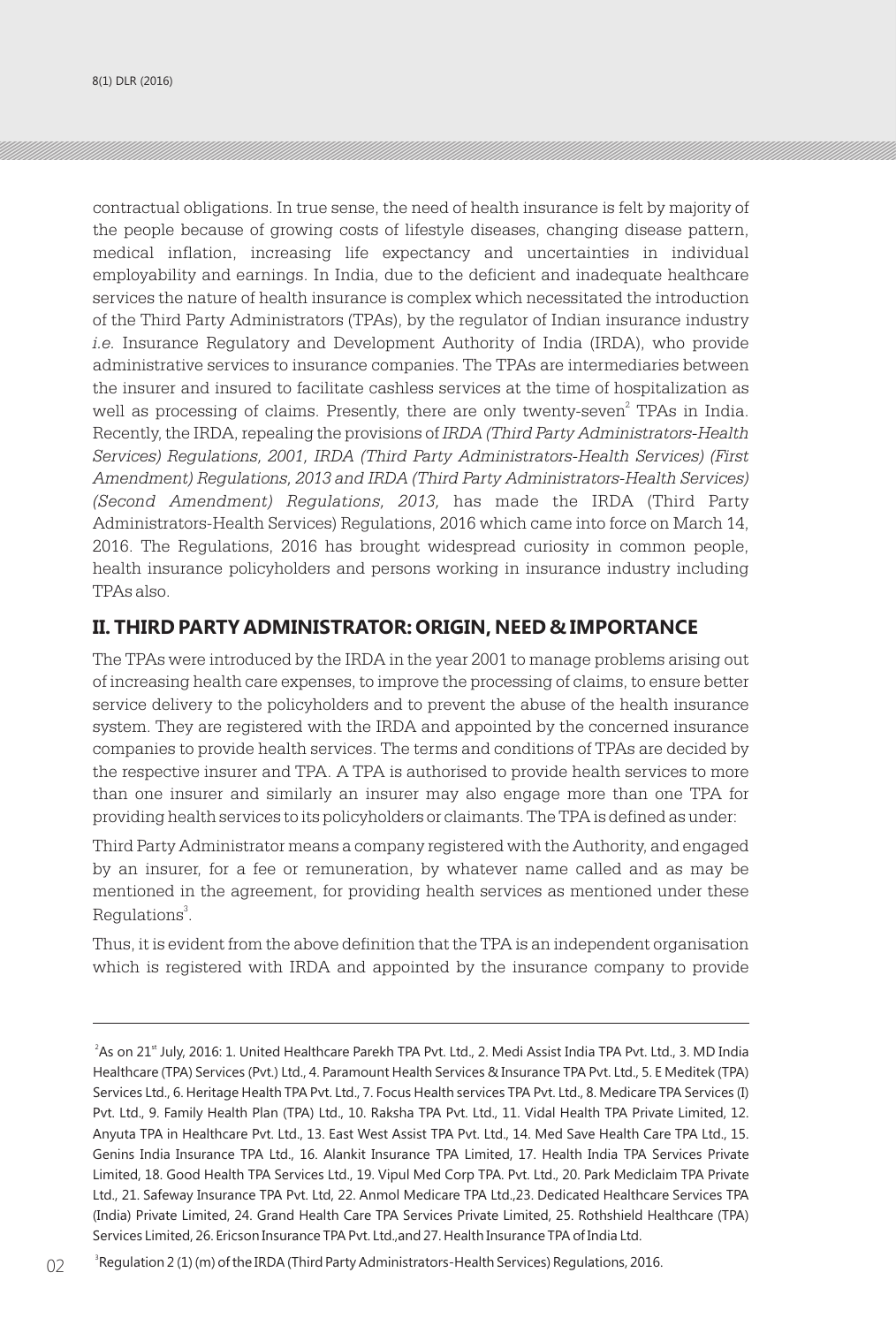

health services as a link between insurance company and policyholder. For such services, the concerned TPA is provided fee or remuneration by the insurer. The insurance policies are issued by the insurance companies and serviced by the TPA, as a facilitator. The health services which are provided by a TPA are contained in Regulation 3 under an agreement in connection with 'health insurance business'<sup>4</sup> as under-

- (a) servicing of claims under health insurance policies by way of pre-authorization of cashless treatment or settlement of claims other than cashless claims or both, as per the underlying terms and conditions of the respective policy and within the framework of the guidelines issued by the insurers for settlement of claims.
- (b) servicing of claims for hospitalization cover, if any, under Personal Accident Policy and domestic travel policy.
- (c) facilitating carrying out of pre-insurance medical examinations in connection with underwriting of health insurance policies. The TPA is authorised to extend this service for life insurance policies also.
- (d) health services matters of foreign travel policies and health policies issued by Indian insurers covering medical treatment or hospitalization outside India.
- (e) servicing of health services matters of foreign travel policies issued by foreign insurers for policyholders who are travelling to India. Such services shall be restricted to the health services required to be attended to during the course of the visit or the stay of the policyholders in India.
- (f) servicing of non-insurance healthcare schemes.
- (g) any other services as may be mentioned by the IRDA.
- But, a TPA, while performing the health services as indicated above, is not authorised to-
- (a) directly make payment in respect of claims;
- (b) reject or repudiate any of the claims directly;
- (c) handle or service claims other than hospitalization cover under a personal accident policy;
- (d) procure or solicit insurance business directly or indirectly; and
- (e) offer any service directly to the policyholder or insured or to any other person unless such service is in accordance with the terms and conditions of the policy contract and the agreement entered into in terms of these regulations.

The TPA has an important place in the field of health insurance by providing hospitalization services, cashless access services, billing services and call center services. The TPA enters into a memorandum of understanding with individual hospitals and medical aid providers to facilitate the cashless hospitalization. The Competition Commission of India, mentioning the role of TPAs, observed that the primary role of the TPAs has been to provide services to the policyholders of the different insurance companies licensed by IRDA by processing their insurance claims and

patient travel cover and personal accident cover. The contract of the contract of  $03$ <sup>4</sup> Section 2 (6C) of the Insurance Act, 1938: 'Health insurance business' means the effecting of contracts which provide for sickness benefits or medical, surgical or hospital expense benefits, whether in-patient or outpatient travel cover and personal accident cover.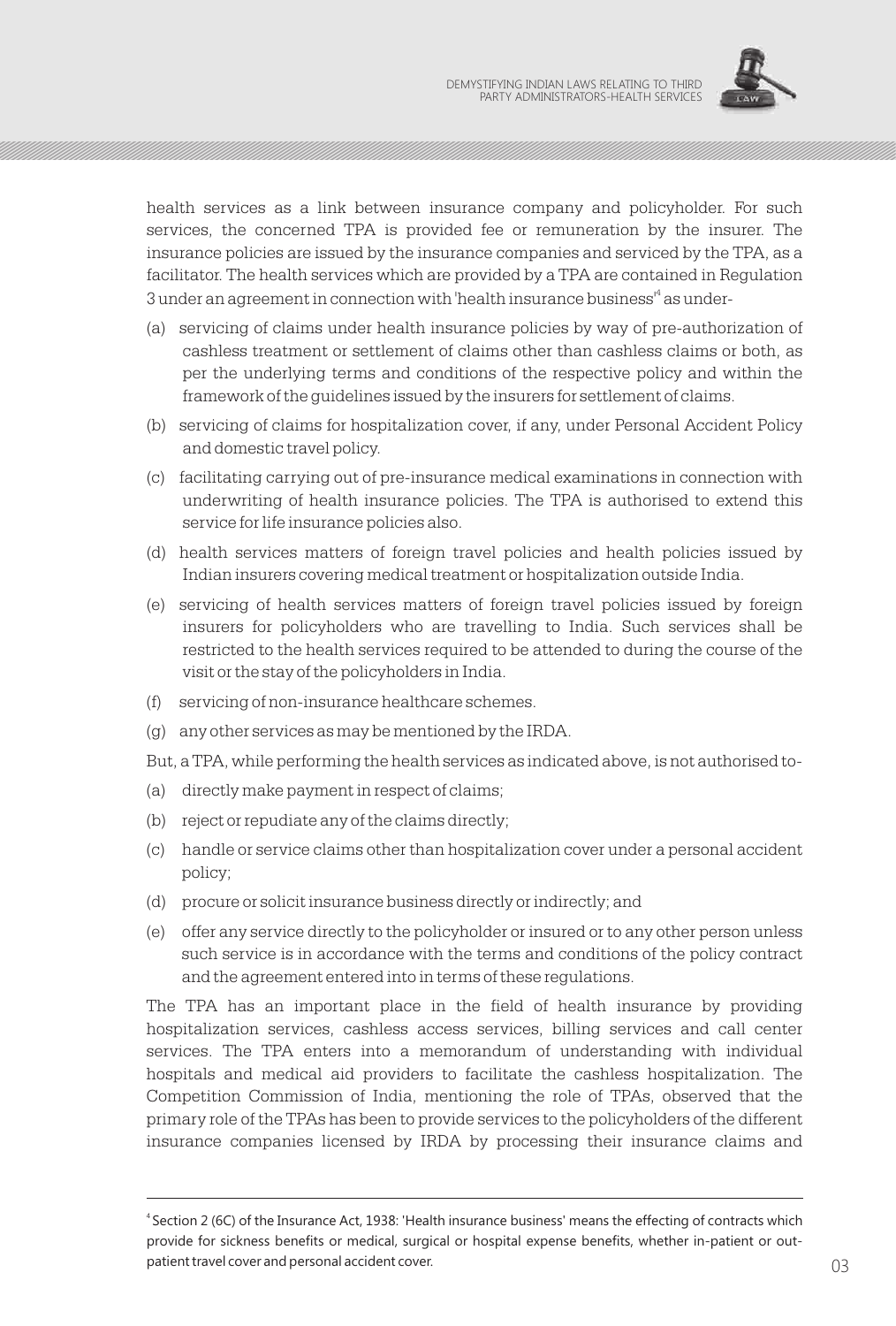providing cashless and non-cashless facility to the insured by negotiating with the hospitals/nursing homes that render health care services and facilities in India. The TPAs are paid a fee negotiated with the insurers at certain percentage of the insurance premium and in certain cases on per member or per service basis. The introduction of TPAs as authorized entities in the health care service chain was done with a view to ensure higher efficiency, standardization, providing cashless healthcare services to policyholders and increasing penetration of health insurance in the country. They are also potentially equipped to play a wider role in standardization of charges for various treatments and procedures, benefit management, medical management, provide network management, claim administration and maintaining a database of health insurance policies<sup>5</sup>.

# **III. THIRD PARTY ADMINISTRATOR: REGISTRATION, FUNCTIONS AND ROLE**

To start or carry out the business of rendering health services as a TPA, a person or entity must be compulsorily registered with IRDA whose main and sole objective is to exclusively carry on the business of providing health services. The Regulations, 2016 tightening the norms for TPAs provide that a TPA is not allowed to engage itself in any other business. The Regulations have mandated to use 'Insurance TPA' in the name of TPA/applicant to reflect that it is engaged or proposes to engage in the business of TPA for rendering health services. At the same time, the insurers are also mandated not to engage any entity/person to carry out the business of TPA who does not hold a valid certificate of registration as TPA.

# **Eligibility**

The Regulations, 2016 provides that only a company registered under the Companies Act, 2013 can function as a TPA which has to maintain the minimum paid up equity share capital of not less than rupees four crores. For the TPAs registered in earlier Regulations of 2001 this stipulation has to be complied with within one year from the date of notification of these regulations. Every registered TPA has to maintain a 'working capital' of not less than rupees one crore. The 'working capital' means the difference between the aggregate of the current assets and current liabilities as on the date of reckoning. The foreign investments in the TPA is not restricted but it has to comply with the policy and rules framed in this regard by Government of India and any regulations, guidelines or instructions issued by the IRDA.

- (a) the applicant has the words "Insurance TPA" in its name;
- (b) the applicant has complied with the minimum capital requirements;
- (c) the promoters of the applicant have the financial strength to carry out the business of TPA;
- (d) at least one of the directors of a TPA holds a minimum qualification of MBBS, with a valid registration from the Medical Council of India or Medical Council of any State

 $04$   $49$ /2010 Competition Commission of India. (Decided on July 12, 2011) <sup>5</sup>*Association of Third Party Administrators v. General Insurers (Public Sector) Association of India*, Case No. 49/2010 Competition Commission of India. (Decided on July 12, 2011)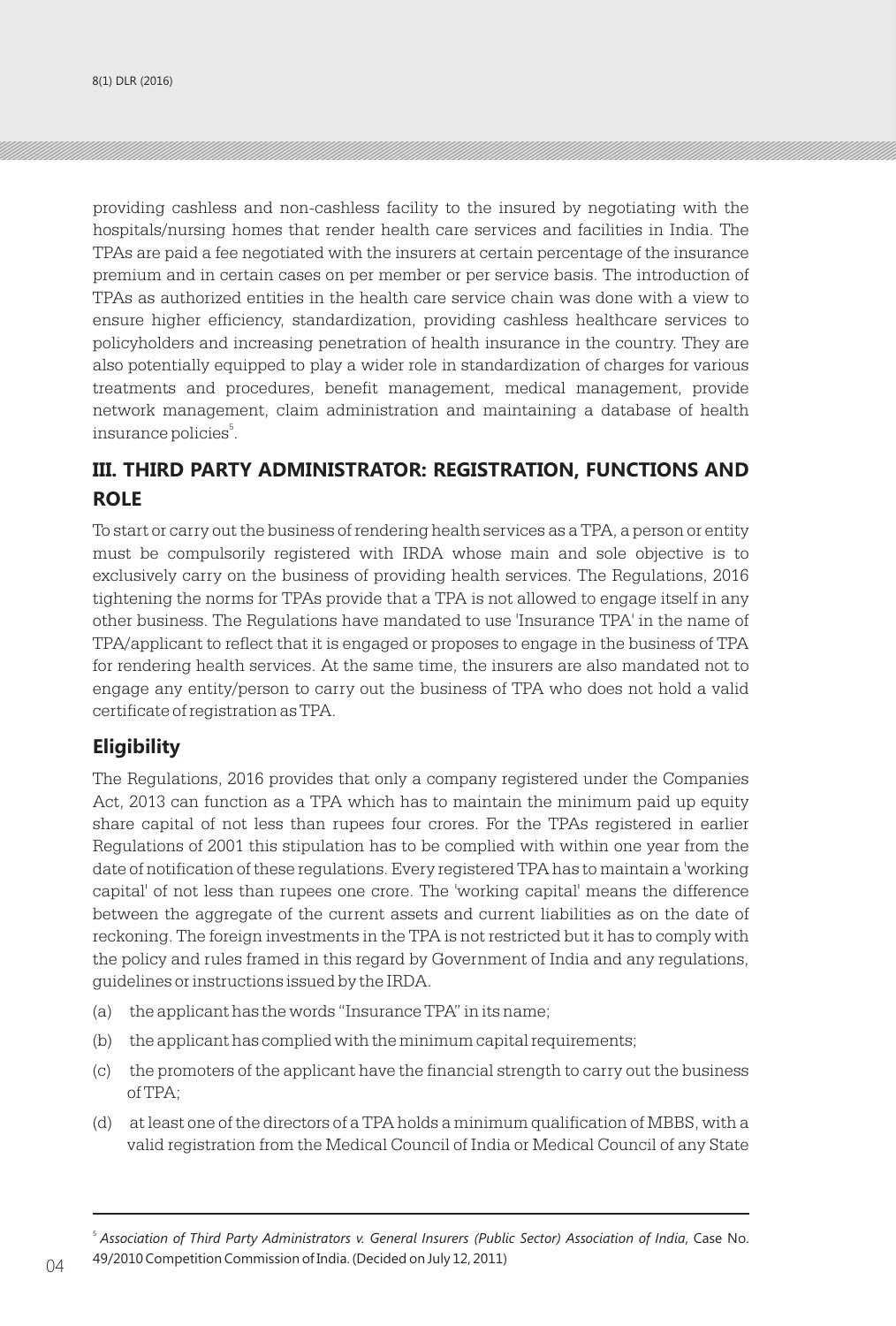

of India and is thereby entitled to practice medicine within its jurisdiction and is acting within the scope and jurisdiction of his/her registration;

- (e) the applicant or its promoters or its directors are not suffering from any of the 6 disqualifications;
- (f) the applicant has the necessary infrastructure such as adequate office space, equipment and trained manpower to effectively discharge its functions;
- (g) the applicant has employed at least one person who has the necessary qualifications in respect of qualification, training and passing of prescribed examination and has adequate experience to conduct the business of TPA;
- (h) the Chief Executive Officer (CEO) or a Chief Administrative Officer (CAO) and a Chief Medical Officer (CMO) of the applicant fulfils the fit and proper criteria in respect of qualification, training and passing of prescribed examination;
- (i) the applicant has sufficient reach with Network Hospitals and Information Technology capability;
- (j) the applicant has necessary in-house medical expertise in addition to the regulatory stipulation of at least one Director having the stipulated medical qualification; and
- (k) any other requirements that the IRDA may consider necessary for grant of Certificate of Registration to the TPA.

The IRDA may require an applicant to furnish any further information or data or clarifications in addition to directing the applicant to comply with certain additional requirements for the purpose of consideration of the application and accordingly the applicant shall furnish the information or comply with the directions within given time. It is pertinent to note here that after submission of application for registration the applicant cannot change the structure, composition and other aspects of the applicant company which may have a bearing on decision for grant of TPA registration, without prior approval of the IRDA.

On examination of the application and details furnished by the applicant, where the IRDA is satisfied that the applicant company fulfills all the requirements it issues the

 $\frac{1}{2}$  0.5  $\frac{1}{2}$  0.6  $\frac{1}{2}$  0.6  $\frac{1}{2}$  0.6  $\frac{1}{2}$  0.6  $\frac{1}{2}$  0.6  $\frac{1}{2}$  0.6  $\frac{1}{2}$  0.6  $\frac{1}{2}$  0.6  $\frac{1}{2}$  0.6  $\frac{1}{2}$  0.6  $\frac{1}{2}$  0.6  $\frac{1}{2}$  0.6  $\frac{1}{2}$  0.6  $\frac{1}{2}$  0.6  $\frac{1}{2}$  0 6 Section 42D (5) of the Insurance Act: The disqualifications above referred are as- (a) that the person is a minor; (b) that he is found to be a unsound mind by a court of competent jurisdiction; (c) that he has been found guilty of criminal misappropriation or criminal breach of trust or cheating or forgery or an abetment of or attempt to commit any such offence by a court of competent jurisdiction: Provided that, where at least five years have elapsed since the completion of the sentence imposed on any person in respect of any such offence, the Authority shall ordinarily declare in respect of such person that his conviction shall cease to operate as a disqualification under this clause; (d) that in the course of any judicial proceedings relating to any policy of insurance of the winding up of an insurance company or in the course of an investigation of the affairs of an insurer it has been found that he has been guilty of or has knowingly participated in or connived at any fraud dishonestly or misrepresentation against an insurer or an insured; (e) that he does not possess the requisite qualifications and practical training for a period not exceeding twelve months, as may be specified by the regulations made by the Authority in this behalf; (f) that he has not passed such examinations as may be specified by the regulations made by the Authority in this behalf; (g) that he violates the code of conduct as may be specified by the regulations made by the IRDA.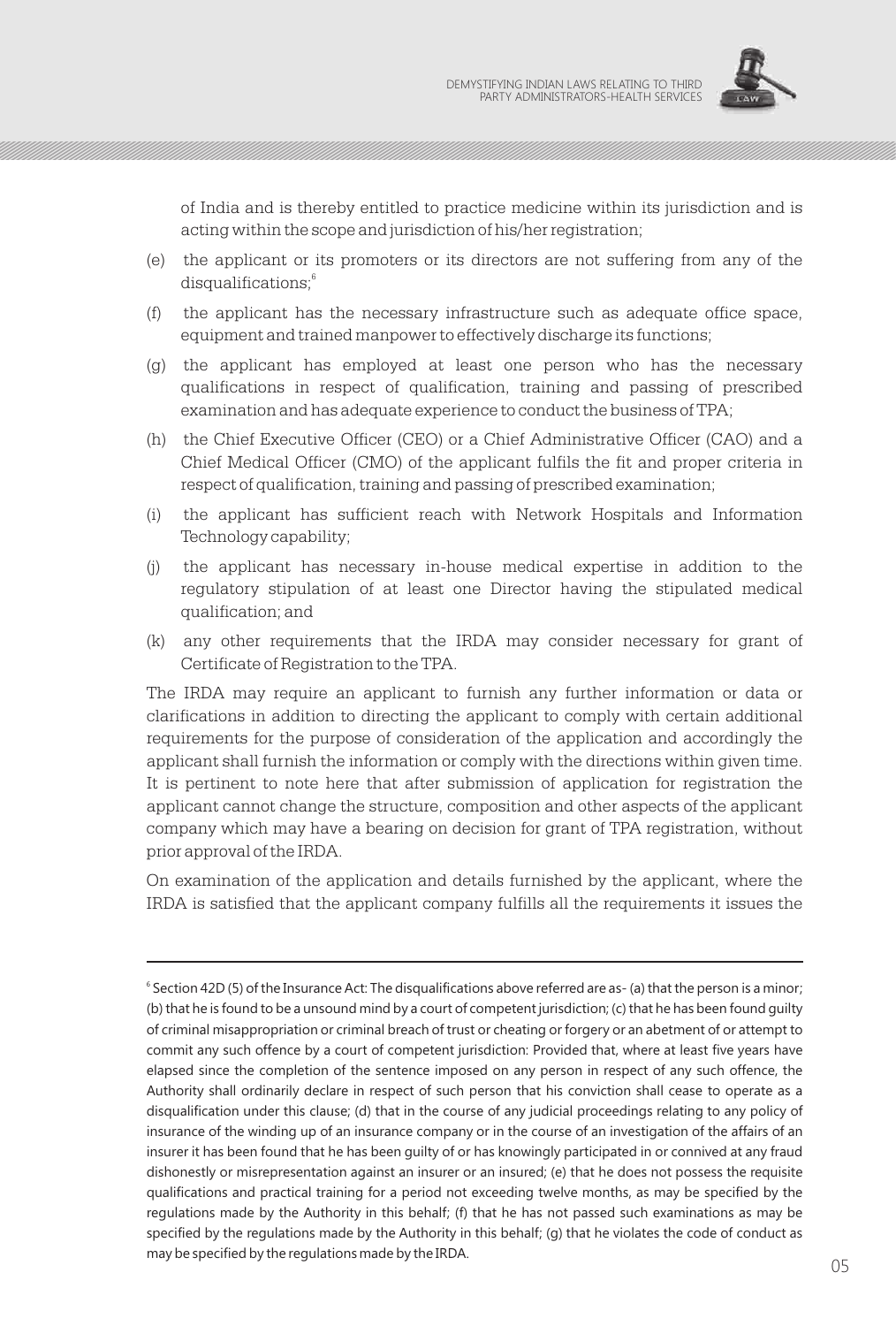certificate of registration on payment of a further sum of Rs. 30,000/- (Rupees Thirty Thousand only) and applicable service tax to the IRDA as registration fee. A Certificate of Registration granted by the IRDA to a TPA or any renewal thereof is valid for a period of three years as indicated in the Certificate of Registration, unless the IRDA decides to revoke, suspend or cancel the Certificate of Registration in accordance with these regulations. The TPA which has been granted Certificate of Registration is under obligation to commence its business operations within twelve months from the date of grant of Certificate of Registration. Further, every registered TPA has to display and be identified in public domain by the name with which it is registered, IRDA registration number, validity period of the Certificate of Registration, address of the Registered and Corporate Office and the insurers it is representing.

But, on examination of the application as mentioned above, if the IRDA finds that the application and other requirements are not complied with, it may refuse grant of Certificate of Registration to an applicant after providing the applicant a reasonable opportunity of being heard. The order of refusal is communicated to the applicant by IRDA in writing indicating reasons for such decision and the applicant whose application has been refused cannot submit a fresh application to IRDA, for a period of two years from the date of such refusal, for grant of Certificate of Registration as a TPA.

If the Certificate of Registration of a TPA is destroyed, lost or mutilated it can apply to IRDA with a processing fee of Rs. 2,000/- (Rupees Two thousand only) and service tax for issue of duplicate Certificate of Registration. After being satisfied with the application, the IRDA may issue a duplicate Certificate of Registration to the TPA.

#### **Renewal of Certificate of Registration**

For renewal of the Certificate of Registration, the concerned TPA has to make application to IRDA accompanied by prescribed documents, a non-refundable renewal processing fee of Rs.15,000/- (Rupees Fifteen Thousand only) and service tax not earlier than 180 days and not later than 30 days before the date on which the Certificate of Registration ceases to be valid. If the application is made after prescribed time, an additional fee of Rs. 100/- (Rupees One Hundred only) has to be paid. But, where the application is made after expiry of the validity of Certificate of Registration, the IRDA may, if satisfied that undue hardship would be caused otherwise, accept the application on payment of a penalty of Rs. 750 (Rupees seven hundred and fifty only) and service tax. The non-compliance with minimum business requirements may result in non-renewal of Certificate. In respect of renewal the IRDA may call for additional information, clarifications or data as deemed necessary. When the IRDA is satisfied that the concerned TPA fulfils all the conditions required for renewal of the Certificate of Registration and there are no reasons for denial of renewal, it renews the Certificate of Registration for further period of three years.

#### **Surrender of Certificate of Registration**

 $06$  action. Where a TPA applies to IRDA to voluntarily surrender its Certificate of Registration stating the reasons for surrender with required documents, the IRDA may consider such application on merits and subject to such conditions as it may deem fit to impose. When the IRDA is satisfied with the reason for surrender, it may pass an order agreeing to the surrender of registration by the TPA. Such order shall be displayed on the website of the IRDA for information of general public and the insurance companies for necessary action.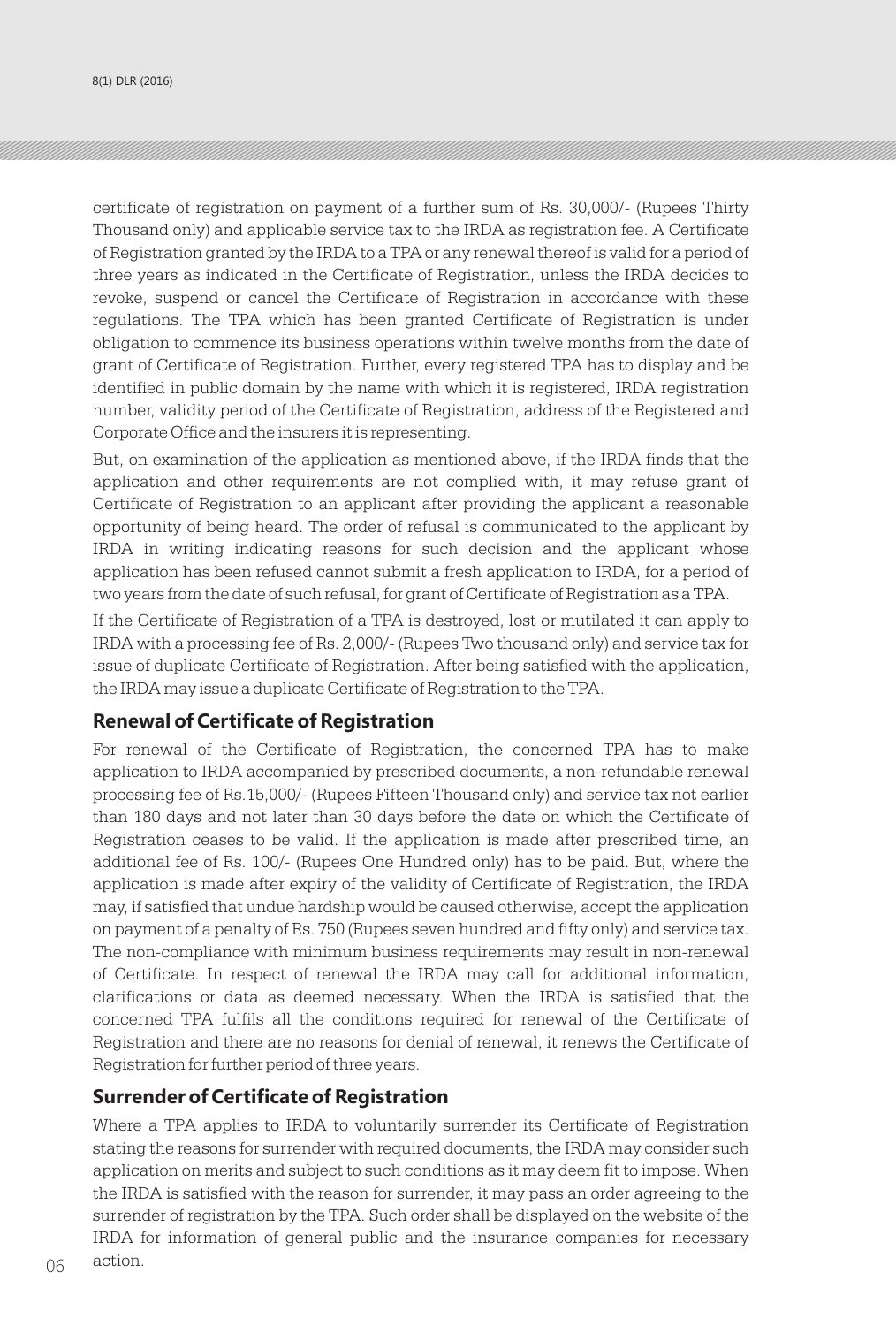

# **Revocation, Suspension, Cancellation or Denial of Renewal of Certificate of Registration**

The Certificate of Registration issued by the IRDA may be revoked, suspended, canceled or denied the renewal stating clearly the reasons, if the IRDA is satisfied after providing a reasonable opportunity of being heard to the TPA that-

- (a) the TPA is functioning in a manner detrimental to the interests of the insured, policyholder or insurer.
- (b) the financial condition of the TPA has deteriorated because of which the TPA cannot function effectively.
- (c) the character, constitution and ownership of the TPA has changed significantly since the grant of Certificate of Registration.
- (d) the TPA furnished wrong or false information or undertaking or willfully concealed or failed to disclose material facts in the application for obtaining a Certificate of Registration or renewal of Certificate of Registration and such Certificate of Registration or renewal was granted to the TPA on the basis of non-disclosure, misrepresentation of facts or fraud.
- (e) the TPA is under liquidation or is adjudged as being insolvent.
- (f) the TPA has violated or failed to comply with these regulations or any other provisions of the Insurance Act,1938, Insurance Regulatory and Development Authority Act, 1999 or rules, regulations, guidelines or circulars issued by the Authority.
- (g) the TPA failed to furnish information relating to its business as a TPA or failed to submit periodical returns as required by the IRDA.
- (h) the TPA did not co-operate with any inspection, audit or enquiry conducted by the IRDA;
- (i) the TPA failed to resolve the complaints of the policyholders or network providers or failed to give a satisfactory reply to the IRDA in this behalf.
- (j) the TPA is found guilty of misconduct or its conduct is not in accordance with the Code of Conduct mentioned in these regulations.
- (k) the TPA failed to maintain minimum capital or working capital requirements.
- (l) the TPA failed to pay to the IRDA the fees, penalties imposed or the reimbursement of expenses under these regulations.
- (m) the TPA violated the conditions, if any, imposed at the time of issuance of Certificate of Registration or renewal of Registration.
- (n) the TPA did not carry out its obligations as mentioned in the regulations.
- (o) the CEO/CAO/CMO does not fulfill the required norms though the TPA is otherwise compliant;
- (p) the TPA has been set up only to divert or siphon off the funds within a group of companies or their associates.
- (q) the TPA has failed to furnish additional information or clarifications called for by the IRDA within the time laid down, in connection with the application for renewal of TPA registration.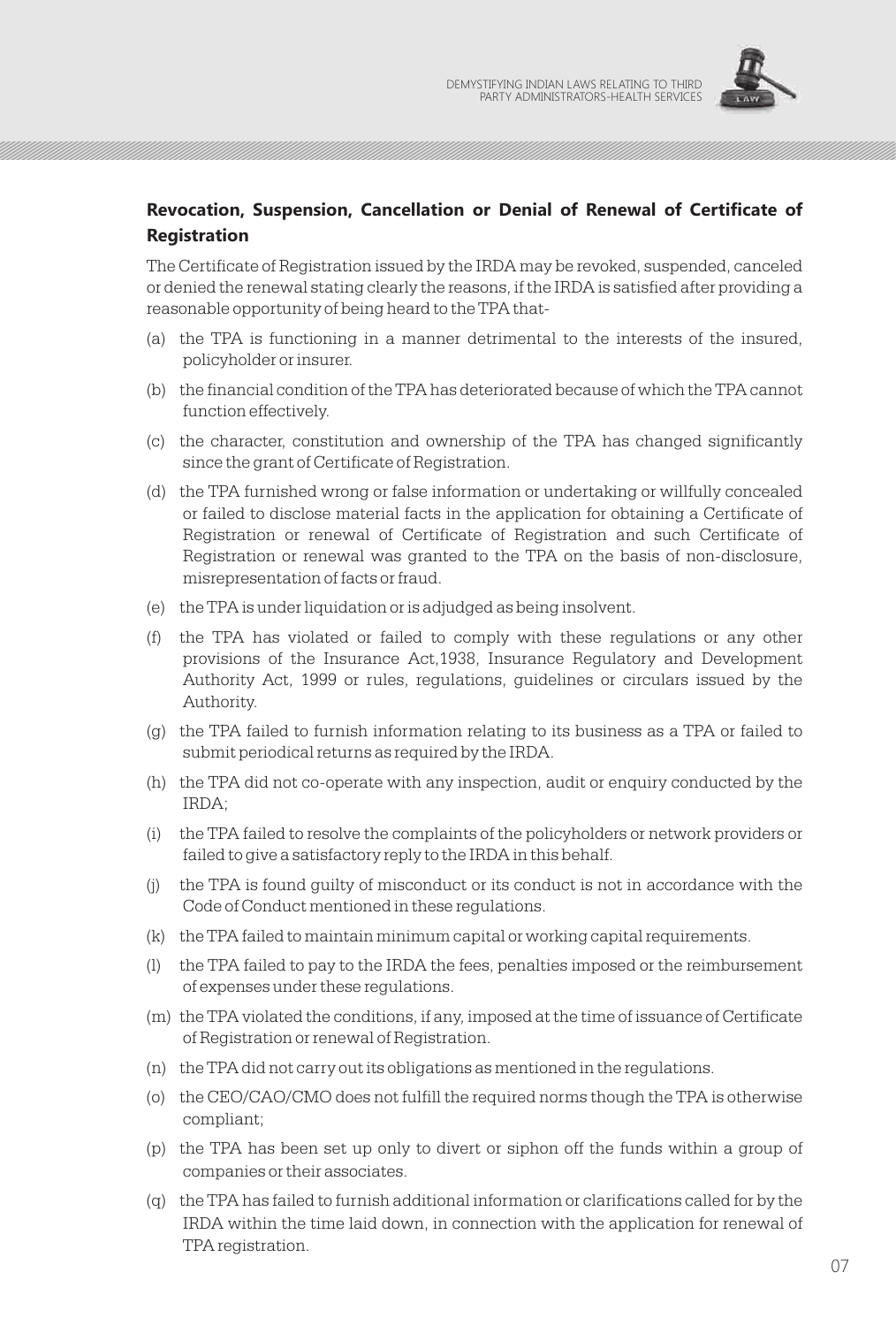But, in the following circumstances the IRDA may revoke or suspend the Certificate of Registration without notice if the TPA-

- (a) violates any one or more of the requirements under the Code of Conduct;
- (b) is found to be guilty of fraud or is convicted of a criminal offence;
- (c) commits such defaults which require immediate action in the opinion of the IRDA; and
- (d) has not commenced business within twelve months from the date of Certificate of Registration.

In above mentioned circumstances, the Certificate of Registration so revoked or suspended shall not be cancelled by the IRDA unless an enquiry is conducted and the TPA has been given a reasonable opportunity of being heard. The order of revocation, suspension or cancellation or denial of renewal of the Certificate of Registration shall be displayed on the website of the IRDA for information of general public and the insurance companies for necessary action.

The effects of revocation, suspension, cancellation, voluntary surrender of the Certificate of Registration or denial of renewal of Certificate of Registration of TPA are as under-

- (a) On and from the date of the order issued by the IRDA, of revocation, cancellation, suspension or voluntary surrender of the certificate of registration, or denial of renewal of Certificate of Registration, the TPA shall cease to do the business of TPA unless mentioned otherwise in the order.
- (b) The TPA shall forthwith inform the insurer for taking alternative steps such as appointment of another TPA or undertaking of the servicing of the affected policies as may be necessary, immediately, to continue to cater to the insured or policyholders serviced by the TPA.
- (c) The TPA shall immediately handover to the concerned insurer all the books, information, records or documents etc. and the complete data collected by it relating to the business carried on by it with regard to such insurer.
- (d) On publication of the order, where an insurer, approaches the TPA for return of the above referred information or records, the TPA shall render all cooperation and assistance to the insurer.
- (e) A TPA which renders non-insurance services relating to any of the health schemes shall immediately notify the order issued by the IRDA to the concerned Central or State Governments.
- (f) Where TPA renders the health services of the foreign insurers to their respective policyholders visiting India, it shall immediately notify the order issued by the IRDA to all such foreign insurers to whom the TPA services were rendered in the preceding three financial years.
- (g) No insurer shall permit a TPA whose Certificate of Registration is revoked, suspended or cancelled or which has been denied renewal of Certificate of Registration to render health services to their policyholders in foreign countries.
- 08 regionalist, and company onen holderly are words modeling for a motor health (h) Where a Certificate of Registration of a TPA is revoked or cancelled or where the TPA is denied renewal or where the TPA voluntarily surrenders Certificate of Registration, the company shall not carry the words "Insurance TPA" in its name.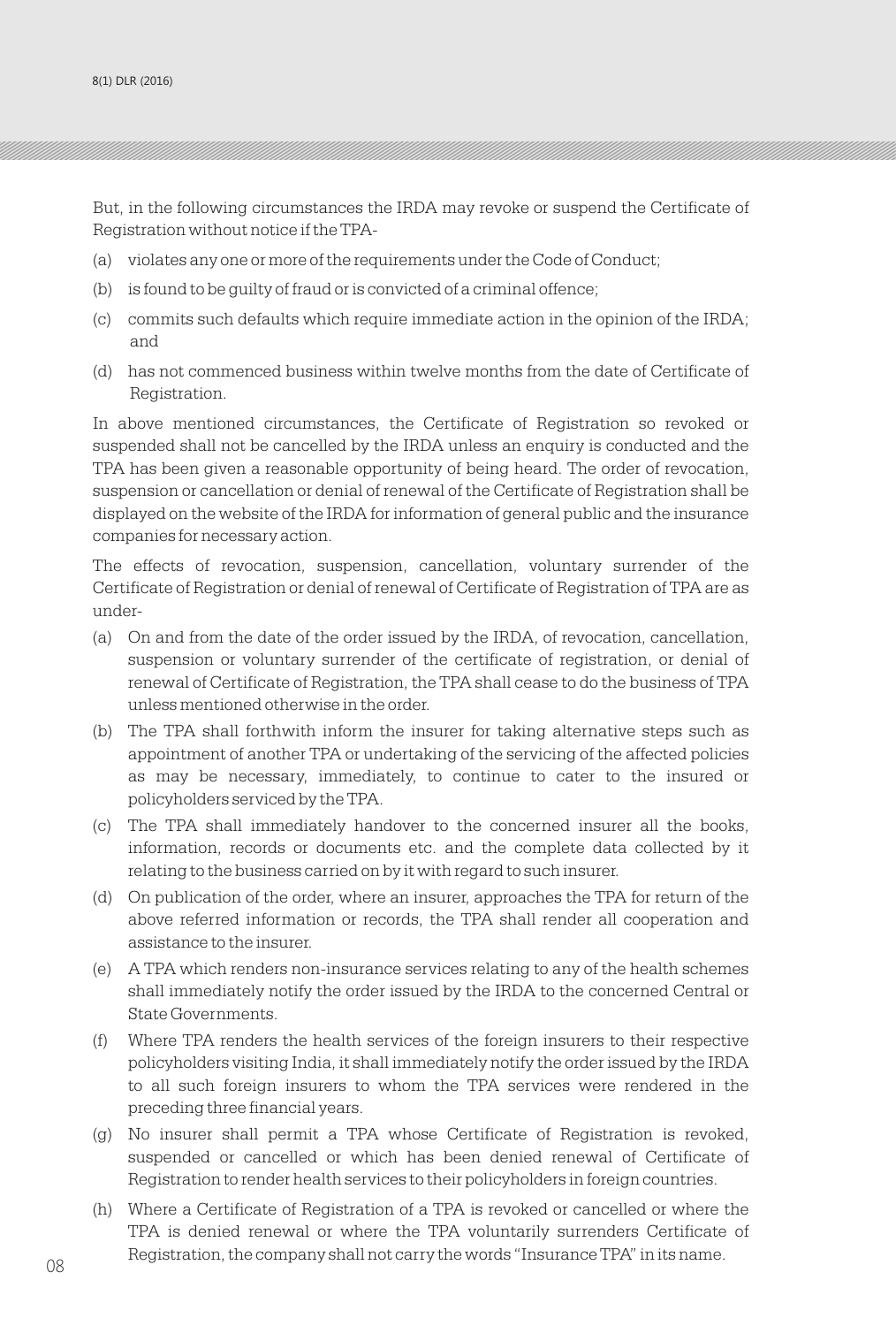

### **IV. OBLIGATIONS OF TPA**

Every TPA has the following obligations to adhere-

#### **Appointment of Officials**

Every TPA has to appoint a CEO or a CAO and a CMO. The TPA, from amongst its directors or senior employees, may appoint a CEO/CAO who possesses the following qualifications-

- (a) a bachelor's degree from a recognised University and
- (b) a pass in the Associateship examination conducted by the Insurance Institute of India or such equivalent examination as may be recognised and specified by the IRDA and
- (c) completion of training with an institution recognised by the IRDA for these purposes.

The CEO/CAO shall be responsible for the day-to-day administration of the affairs of the TPA and for ensuring compliance of regulatory requirements.

Additionally, a CMO has also to be appointed by every TPA who holds the minimum qualification of MBBS, a valid registration from the Medical Council of India or Medical Council of any State of India being thereby entitled to practice medicine within its jurisdiction and is acting within the scope and jurisdiction of such registration. The CMO should be a full time employee of the TPA. The respective TPA has to intimate regarding the appointment of CEO/CAO/CMO to the IRDA within thirty days of the date of their appointment.

#### **Maintenance of Minimum Business Requirements**

Every registered TPA has to comply with minimum business norms towards health services for the insurers as has been specified by the IRDA. The Minimum Business Requirements are applicable to all the TPAs registered from 01st April, 2016 and the TPA companies registered under earlier Regulations have to comply with these norms from 01st April, 2016 onwards. In compliance of the Regulations, 2016 the IRDA issued a Circular $^7$  detailing the following Minimum Business Requirements to be fulfilled by every registered TPA during each financial year-

| Number of Financial Years Completed since<br>01-04-2016 or date of granting the Certificate<br>of Registration, whichever is later | Number of<br>policies serviced<br>Parameter-1 | Number of<br>Lives serviced<br>Parameter-2 |
|------------------------------------------------------------------------------------------------------------------------------------|-----------------------------------------------|--------------------------------------------|
| Second Year                                                                                                                        | 2500                                          | 5000                                       |
| Third Year                                                                                                                         | 5000                                          | 10000                                      |
| Fourth Year to Sixth Year                                                                                                          | 10000                                         | 25000                                      |
| From Seventh Year onwards                                                                                                          | 15000                                         | 50000                                      |

 $% 20Reg$ %202016.pdf  $09$ Circular Reference No. IRDA/TPA/REG/CIR/059/03/2016 dtd. 28.03.206, available at: *http://www.dhc.co. in/uploadedfile/1/2/1/Circular%20as%20per%20provisions%20of%20IRDAI%20(TPA%20Health%20Services) % 20Reg%202016.pdf*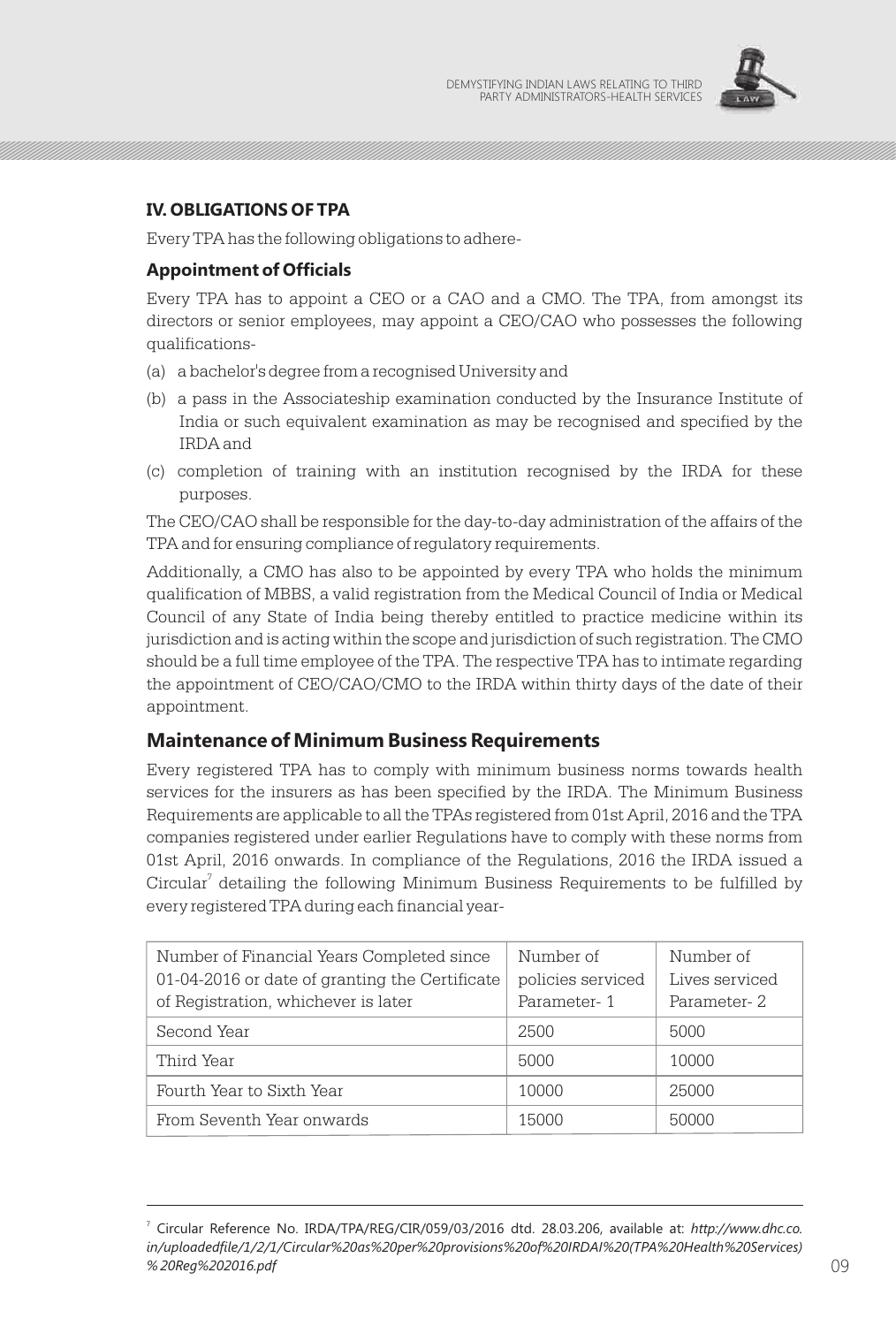If the TPA is exclusively servicing Group Health Insurance Policies, it has to fulfill twice the number of policies prescribed under Parameter-1 as an additional number of lives in the respective years in addition to those prescribed under Parameter- 2. For such TPA, the norms prescribed under Parameter-1 are not applicable. The TPA which intends to exclusively service Group Policies it has to inform the IRDA at the commencement of the Financial Year. Every TPA's endeavor should be to enter into Health Services Agreement with at least two insurers during second and third years of business, a minimum of three insurers during fourth to sixth year of business and a minimum of four insurers from seventh year onwards.

#### **Maintenance of Books of Account etc.**

Every TPA has been mandated to maintain proper records, documents, evidence and books of all transactions carried out by it on behalf of an insurer. The maintenance of books and accounting records have to be done in accordance with the provisions of the Companies Act, 2013. These records, documents, evidence, books etc. and any information contained therein have to be made available to the insurer, the IRDA or to such person appointed by the IRDA for investigation into or inspection of the functions of the TPA. In maintaining these records, the TPA follows strictly the professional confidentiality between the parties as required except certain circumstances where the TPA may be bound to disclose the relevant information relating to its business to any Court of Law, Tribunal, the Government or the IRDA in case any investigation is carried out or is proposed to be carried out against the insurer, TPA or any other person or for any other reason. Every TPA and insurer has to establish electronic systems for seamless flow of data for all the claims and shall follow standards and protocols for capture of data. The Annual Report duly certified by one of the Directors of TPA and the CAO/CEO is submitted to the IRDA within a period of ninety days after the close of each financial year. Additionally, every TPA has-

- (a) to submit or handover all the files, data and other related information pertaining to the settlement of claims to the respective insurers on a quarterly basis within fifteen days after the close of each quarter and the insurer shall accept the same under acknowledgement.
- (b) not to share the data and personal information received by it for servicing of insurance policies or claims thereon except as mentioned above.
- (c) to furnish to the insurer and the IRDA an annual report and any other return of its activities.
- (d) to file periodical information to the IRDA relating to claims data.
- (e) to furnish declarations and undertakings in such form and at periodicity.

#### **Adherence to Code of Conduct**

Every TPA is under legal obligation to act in the best professional manner and abide by the code of conduct. It is the duty of every TPA, its CAO or CEO, CMO and its employees or representatives to-

- establish their identity to the insured, claimant, policyholder and that of the insurer with which it has entered into an agreement, other entities and the public.
- disclose its certificate of registration on demand to the insured, policyholder,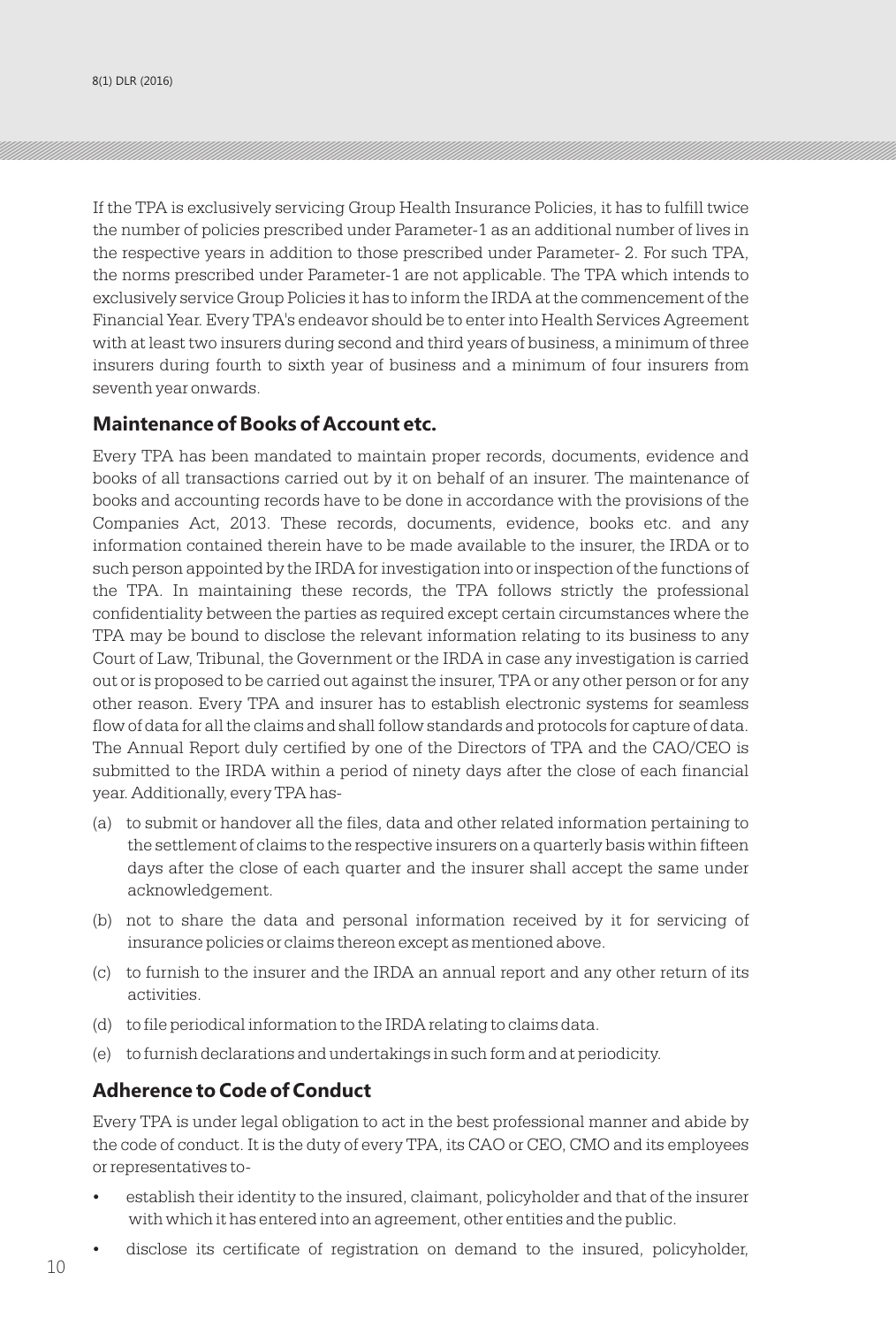

claimant, prospect, public or to any other entity relating to the services under a policy issued by an insurer.

- disclose on demand to the insured, policyholder, claimant, prospect, public or to any other entity the details of the services it is authorized to render in respect of health insurance products under an agreement with an insurer.
- bring to the notice of the insurer with whom it has an agreement, any adverse report or inconsistencies or any material fact that is relevant for the insurer.
- obtain all the requisite documents pertaining to the examination of an insurance claim arising out of an insurance contract.
- render such assistance as mentioned under the agreement and advice to policyholders or claimants or beneficiaries to comply with the requirements for settlement of claims with the insurer.
- conduct itself or himself in a courteous and professional manner.
- refrain from acting in a manner which may influence, either directly or indirectly, the insured or policyholder of a particular insurer to migrate from one insurer to another.
- refrain from dissuading or discouraging policyholder from approaching specific hospital of his / her choice or persuade or encourage the policy holder to approach any specific hospitals which are in their Network, other than offering advice and guidance when specifically sought for.
- have effective grievance management systems in place.
- ensure to resolve the grievances of policyholders within fifteen days of receipt of the same.
- ensure to resolve the grievances or disputes with hospitals or network providers expeditiously and ensure that the policyholder is not adversely affected due to such disputes.
- refrain from trading on information and records of its business except for sharing of the same as permitted.
- maintain the confidentiality of the data collected by it and not share the same except as provided in these Regulations.
- refrain from issuing advertisements of its business or the services carried out by it on behalf of a particular insurer, without prior written approval of the insurer. Provided that a TPA can issue advertisement about the activities or the services carried out by it, for publicity or promoting public awareness. Provided further that, as part of its Corporate Social Responsibility, a TPA may promote the need for and benefits of health insurance in general without specifically referring to any insurer, insurance policy, network provider or hospital.
- refrain from inducing an insured, policyholder, network provider to omit any material information or submit wrong information.
- refrain from demanding or receiving a share of the proceeds or a part of the claim amount from the policy holder, claimant, network provider.
- comply with the regulations, circulars, guidelines and directions.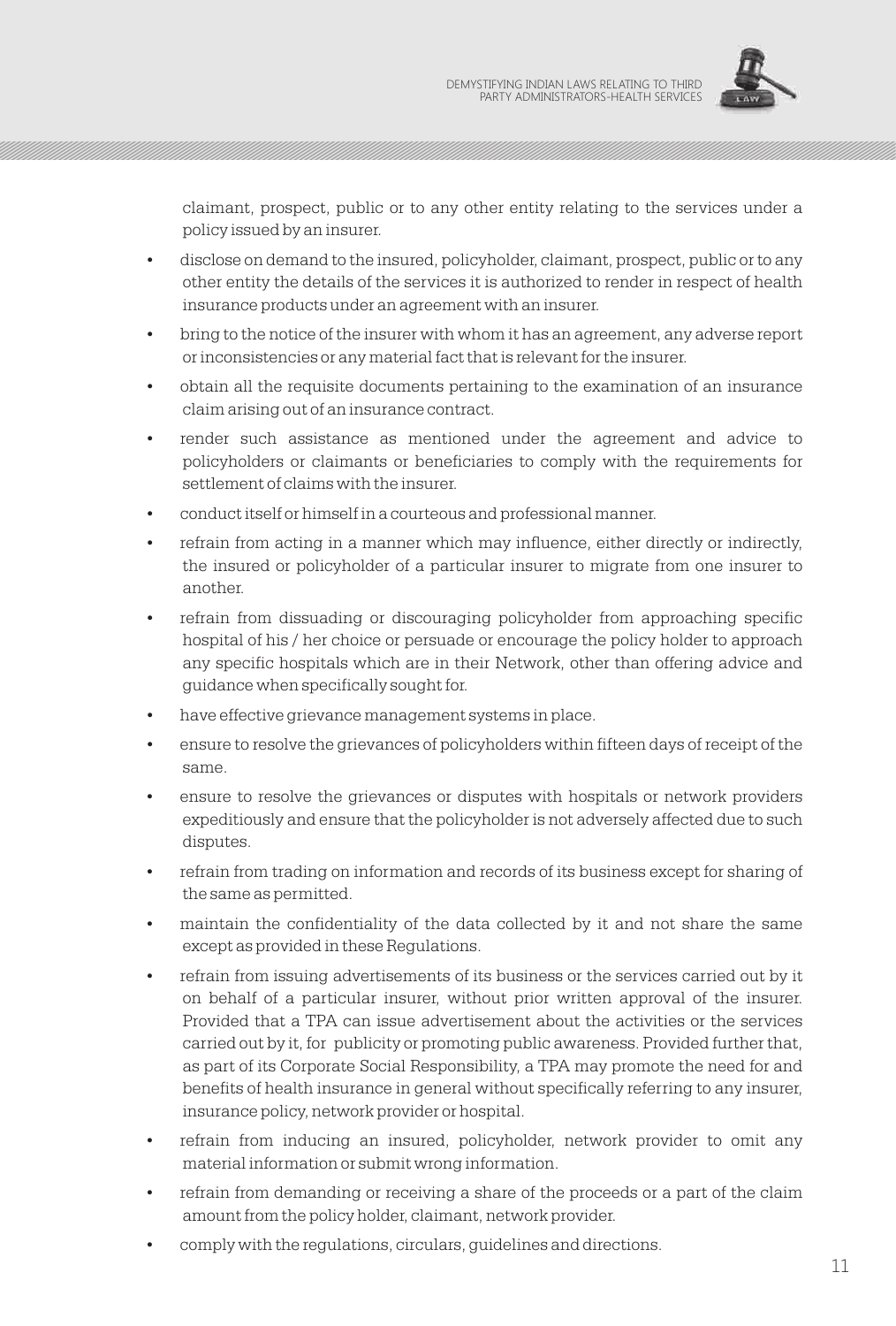- not lend or grant any loan to any other company, entity or individual not connected with its TPA business. However, this does not prevent a TPA from granting any loans or temporary advances either on hypothecation of property or on personal security or otherwise, as part of the benefits to the fulltime employees of the TPA as per the scheme duly approved by its Board of Directors.
- not submit any wrong, incorrect, misleading data or information or undertaking to the IRDA or to the insurer or to any other stake holder of the TPA business.
- not accept any kind of incentives other than the remuneration agreed towards service fees or any inducement for maintaining low claims ratio.
- not to outsource the job of servicing of those insurance policies for which he is appointed as TPA to any other registered entity including TPA or unregistered entity.
- not remit any sum including the claim amount whether directly or indirectly either to a policyholder, claimant, Network Provider or any other hospital. A TPA shall not maintain any float fund account or any other account with any other nomenclature for payment of insurance claims on behalf of insurer. Provided that, with respect to servicing of foreign travel policies issued by foreign insurers, a TPA can make claim payment based on a valid and written agreement in this regard with such foreign insurers.
- not publish on its website any incorrect or misleading information or display any content or matter which is not in line with these regulations.
- no claim is concurred or disputed by a medical practitioner unless he is from the same stream of medicine relating to which the treatment was provided and claim is preferred.
- abide by the Corporate Governance guidelines pertaining to TPAs as issued by the IRDA.
- shall disclose on demand, the fee received for servicing of health insurance policy to the policy holder, insured or claimant.
- follow claim guidelines as issued by insurers from time to time.
- ensure that at no point of time contact numbers of a TPA like phone number, toll free number as published or provided to policy holders shall be out of service or closed. Further, any change in details referred herein shall be notified suitably to all the policyholders within seven days of such change.
- disclose the list of network hospitals with whom it has valid agreement to policy holders, prospects and general public. Further, any change in details referred herein shall be notified suitably to all the policyholders within seven days of such change.
- have systems in place for assisting the policyholder or claimant during hospitalization with respect to concerned health insurance policy terms and conditions and services for cashless facility.
- abide by the timelines for rendering health services and shall make public disclosures on their websites or disseminate information through call centers.
- clearly explain cashless service procedures at hospitals and also on their website and through call centers.  $12$  and the expectation of  $\frac{1}{2}$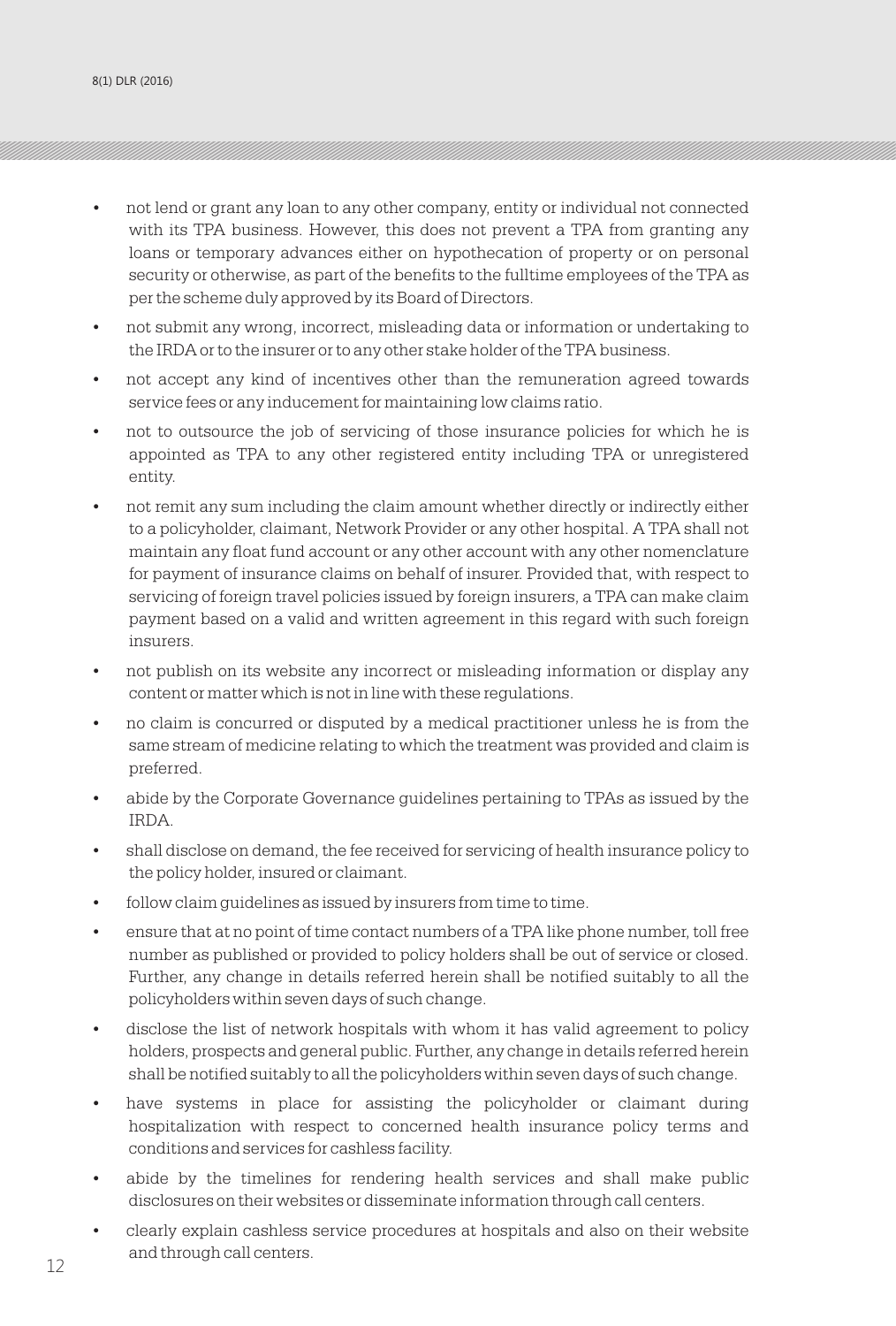

- communicate promptly to the claimant under intimation to the insurer concerned about any delay which is unavoidable or owing to the customer or hospital.
- have systems in place to identify, monitor, control and deal with fraud including hospital abuse, by various agencies including healthcare providers.
- put in place systems and internal processes for detection of fraud and its mitigation, delineate and disseminate information on fraudulent cases to the concerned insurer within three days of detection and submit such information on fraudulent claims as directed by the IRDA.

Further, the Code stipulates that the director(s), promoter(s), shareholder(s), CAO, CEO, CMO and Key managerial person(s) of a TPA shall not engage directly or indirectly in any other insurance or insurance related activities that may lead to conflict of interest.

# **V. ROLE OF IRDA**

The IRDA, being the regulator of the Indian insurance industry, has various roles in respect of TPAs also which may be summarized as under-

# **Direction to Terminate the Services of CEO/CAO/CMO**

As mentioned above, when the information of appointment of CEO/CAO/CMO is furnished by the TPA the IRDA may direct the TPA to terminate their services. The direction issued by the IRDA should be accompanied with the reasons in writing. It is important to note here that before issuing such direction, the IRDA gives the TPA an opportunity of being heard.

# **Appointment of Inspecting Authority**

The IRDA has power to appoint one or more of its officers as 'Inspecting Authority', with or without prior notice, regarding inspection of books of accounts, records and documents of the TPA for any of the following purposes-

- (a) to ensure that the statutory books or books of account are being maintained in the manner as required or
- (b) to ensure that the provisions of the Act, rules, regulations, guidelines, circulars, advisories are being complied with or
- (c) to inspect the complaints received from any insured, any insurer, other TPA or any other person on any matter having a bearing on the activities of the TPA or
- (d) to inspect the affairs of the TPA *suo motu* in the interest of proper development of TPA business or in policyholders' interests.

The officers and employees of the TPA are duty bound to make available the books of account, statements, documents, etc. for inspection and copies of all contracts entered into with the insurers. The failure to furnish any document, statement, return, etc. to the IRDA is construed as a non-compliance of the Regulations, 2016.

# **Issuance of Clarifications, Circulars, Guidelines, Instructions**

The Chairperson of the IRDA has authority to issue appropriate clarifications or guidelines as deemed necessary in order to remove any doubts or the difficulties that may arise in the application or interpretation of any of the provisions of the Regulations,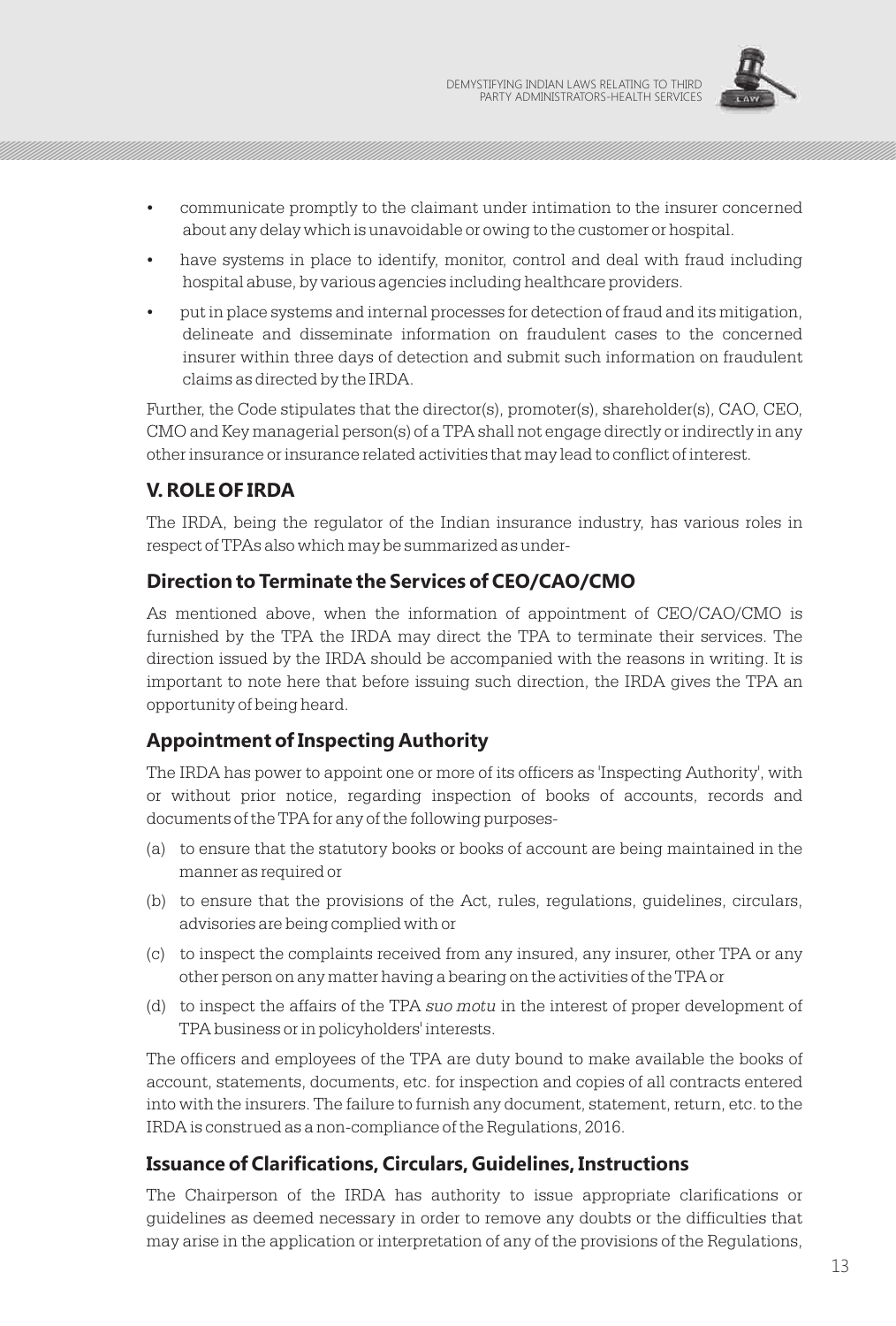2016. Further, under these regulations, the IRDA has been authorised to specify by issue of Circulars, Guidelines or Instructions in respect of the following-

- Format of application for Grant of Fresh Certificate of Registration to TPA along with list of documents to be submitted and procedural requirements for obtaining Fresh TPA Registration.
- List of documents to be submitted along with Form TPA 1 and Procedural requirements for obtaining Fresh TPA Registration.
- Format for Certificate of Registration.
- Declaration and Undertaking w.r.t. fit & proper criteria.
- Form for Intimation of appointment or change in Director, Chief Executive Officer or Chief Administrative Officer, Chief Medical Officer.
- Application for issue of Duplicate Certificate of Registration.
- Format for Duplicate Certificate of Registration.
- Application for Change in Shareholding Pattern.
- List of documents to be submitted for consideration of application for transfer of ownership or change in shareholding pattern.
- Quarterly return for Status of Shareholding Pattern of a TPA Company.
- Minimum Business Requirements for TPAs.
- Application for Renewal of Certificate of Registration.
- List of documents to be attached with the Application for Renewal of TPA Registration.
- Format for Certificate of Renewal of TPA Registration.
- List of documents to be submitted along with application for Voluntary Surrender of TPA Registration.
- Schedule of apportionment of expenses.
- Schedule of Income or Remuneration received by TPA.
- Form and Formats for Annual Report to be submitted by TPAs.
- Format for Monthly and Cumulative Claims data for TPAs.
- Annual Certificate in the matter of Working Capital of a TPA Company.
- Annual Declaration and Undertaking by TPA Company.
- Quarterly Form for Service Level Agreement Details.
- Minimum Standard clauses in agreement between Insurer & TPAs.
- Periodical returns Quarterly information on non-insurance health schemes.
- Stipulations in the matter of Non Insurance Services under Health Care Schemes.
- Format for quarterly Information on services rendered in Indian or in foreign jurisdictions for policies issued by Indian Insurers.
- Format for quarterly Information on health services rendered to foreign travel policies issued by Foreign Insurers.
- 14 **•** Corporate Governance norms for TPAs.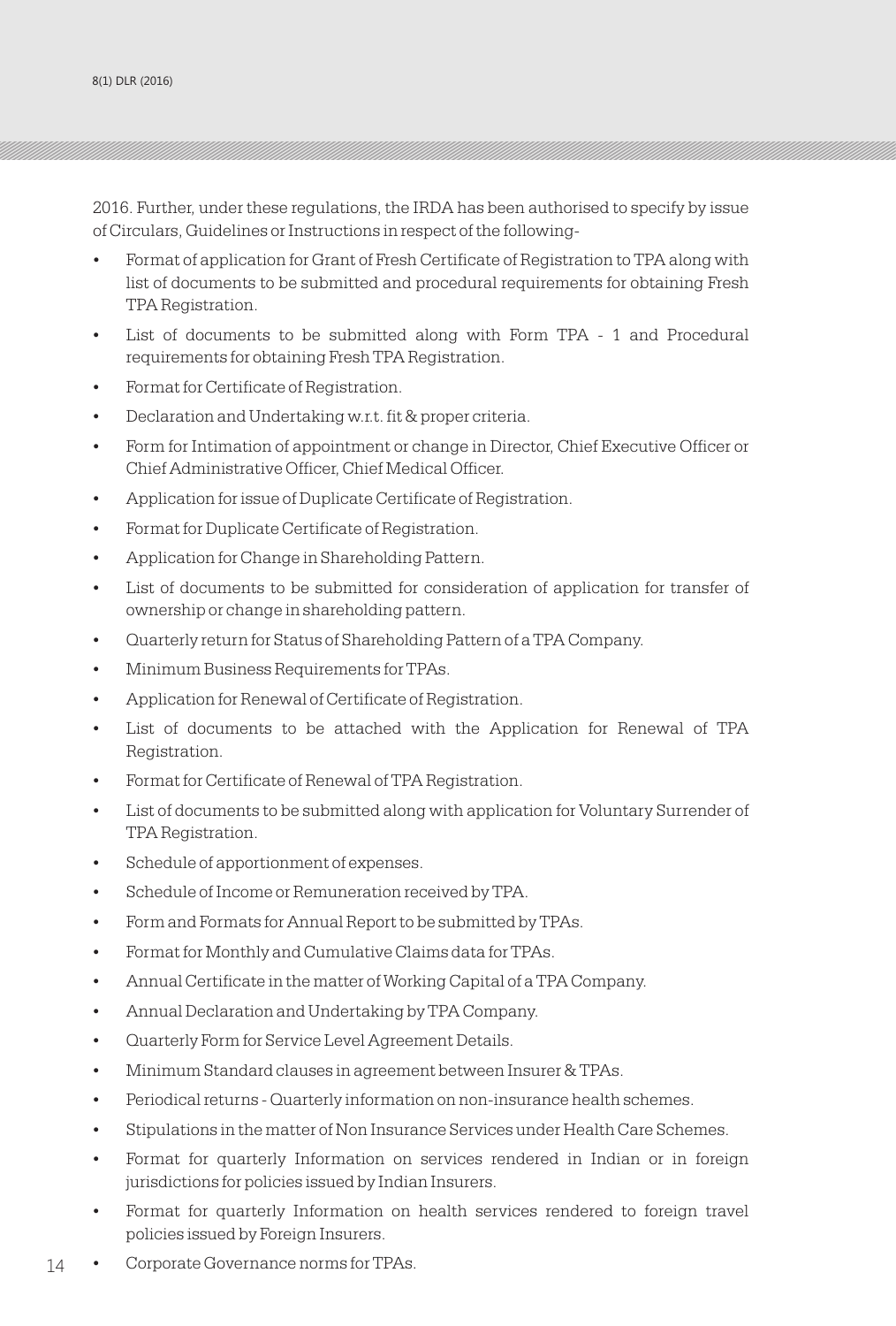

- Form for intimation of opening and closing of the branches or change in office address.
- Any other matter which is required to be specified by the IRDA under these regulations.

# **VI. BUSINESS OF TPA**

As TPAs' business is to provide health services to the policyholders, it has to enter into Health Services Agreement<sup>8</sup> with insurers as well as network providers. The term 'network provider' means hospital or health care provider enlisted by an insurer, TPA or jointly by an insurer and TPA to provide medical services to an insured either on payment or by a cashless facility $^{\circ}$ . Further, the 'cashless facility' is defined as a facility extended by an insurer to an insured where the payment of the costs of treatment undergone by the insured in accordance with the policy terms and conditions is directly made to the network provider by the insurer to the extent of approved pre-authorization<sup>10</sup>.

A TPA enters into an agreement, for providing the defined health services, with an insurer and network provider, covering hospitalization benefits within India, issued by an Indian insurer. It has to ensure that the agreement is enforceable at all times. The agreement defines the scope of the agreement, the health and related services that may be provided by the TPA in addition to the following clauses-

- (a) its termination by either party on mutual consent or on grounds of any fraud, misrepresentation, deficiency of services or other non-compliance or default. However, there shall be no clause in the Agreement which shall dilute, restrict or otherwise modify the regulatory stipulations mentioned by the IRDA in respect of policyholders' interests, protection, service standards and turn-around-time parameters.
- (b) prescribing the minimum Turn Around Time envisaged for rendering various policy services stipulated in the terms and conditions of the policy contract but it cannot exceed the minimum norms prescribed in any of the regulatory requirements.
- (c) the remuneration payable to the TPA by an Insurer.

The TPA is under duty to file details of the agreement entered into between the TPA, insurer, Network Provider or any modification thereof to the IRDA. The remuneration of the TPA shall be based on the health services rendered to the insurer only and insurers are prohibited to pay any remuneration related to the product, linking to the claims experience or the reduction of claim costs or loss ratios. The TPA cannot charge any fees in any form or in any manner from the policyholders or network providers for the health services rendered under these Regulations.

- (b) a Network provider and an insurer or
- (c) a Network provider, a TPA and the insurer.

<sup>&</sup>lt;sup>8</sup>Regulation 2 (1) (i) of the IRDA (Third Party Administrators - Health Services) Regulations, 2016: 'Health Services Agreement' means an agreement prescribing the terms and conditions of services which may be rendered to the holders of health insurance policies of any insurer and may be entered into between-

<sup>(</sup>a) a Third Party Administrator (TPA) and an insurer or

 $9$ Regulation 2 (1) (k) of the IRDA (Third Party Administrators - Health Services) Regulations, 2016.

 $^{10}$  *Id.* at Regulation 2 (1) (f). 15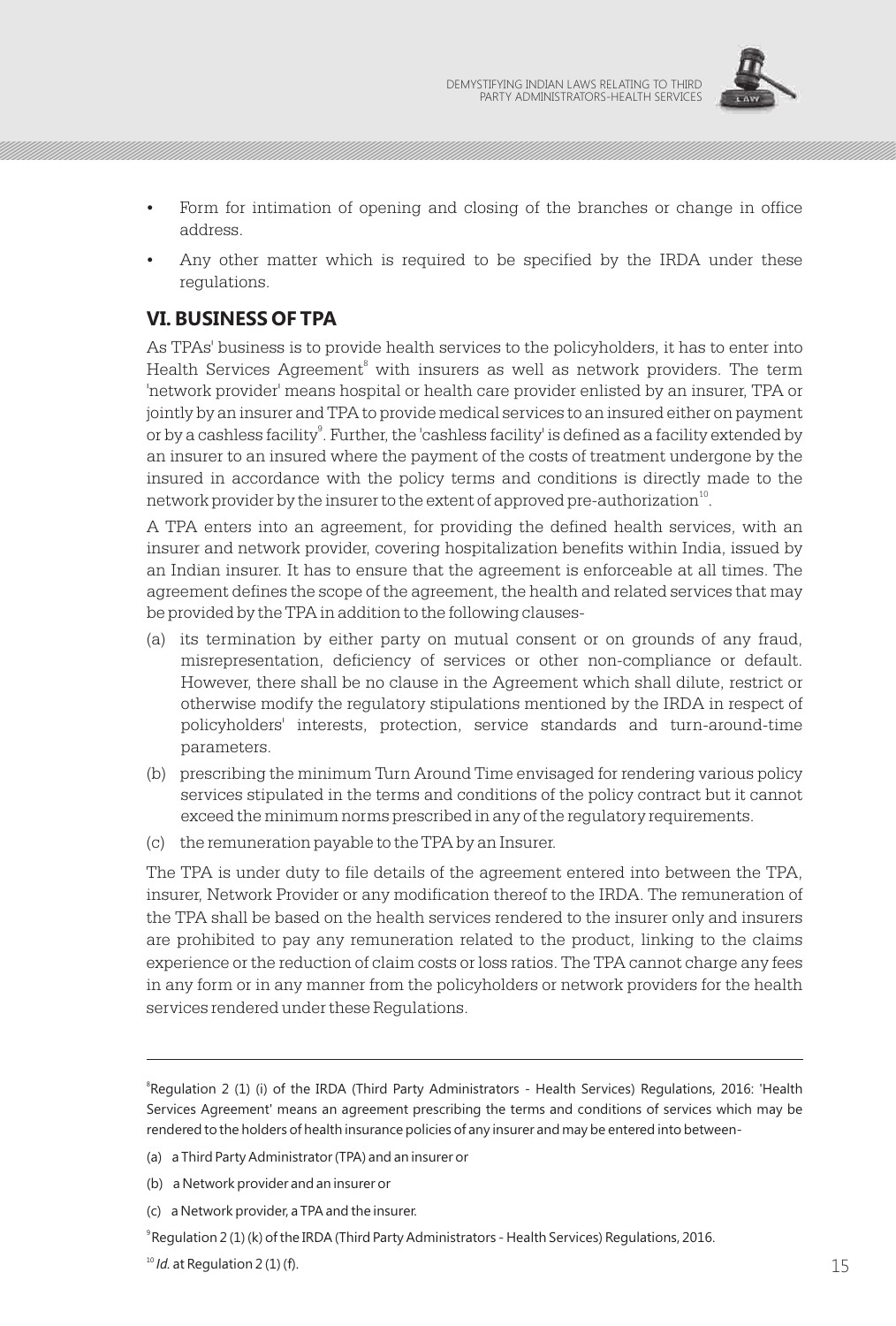If there is any change in TPA by the insurer, all the policyholders should be communicated thirty days before giving effect to the change. The contact details like helpline numbers, addresses etc. of a new TPA should be immediately made available to all the policyholders in case of change of TPA. Further, the insurer has to take over all the data in respect of the policies serviced by the earlier TPA and make sure that the same is transferred seamlessly to the newly assigned TPA, if any. It shall be ensured that no inconvenience or hardship is caused to the policyholder as a result of the change. In this respect, the following aspects should be taken into consideration-

- i. Status of cases where pre-authorization has already been issued by existing TPA.
- ii. Status of cases where claim documents have been submitted to the existing TPA for processing.
- iii. Status of claims where processing has been completed by the existing TPA and payment is pending with the insurer.

Next, it has been provided that if any discount is received or agreed to be received from the hospital towards health services, such discount must be passed on to the policyholder or the claimant of the concerned health insurance policy. In order to implement the above norms, every insurer and the TPA has to put in place the following procedures which are applicable to both cashless services and reimbursements of all the claims of health insurance policies-

- (i) The insurers and TPAs shall mandate the hospitals to reflect such agreed discounts in the final hospitalization bill of each claim, by which the policyholder or the claimant can also be aware of the actual bill raised by the hospital.
- (ii) Where the admissible claim amount is more than the Sum Insured, the agreed discount shall be effected on the Gross amount raised in the bill, before letting the policyholder or the claimant bear the costs over and above the eligible claim amounts.
- (iii) Where the underlying health insurance policies have co-payment or the deductible conditions, the insurer or TPA shall ensure that the said co-payment or deductible is effected only after netting off the discounts offered by the hospital, if any.

The TPA is mandated to have in place the necessary infrastructure to extend the health services as required to the policyholders at all times and the TPA and the insurer are responsible for the proper and prompt service to the policyholder at all times. The TPA may admit claims, authorize cashless facility and recommend to the insurer for the payment of the claim which shall be in line with the detailed claims guidelines issued to TPA by the insurers for the particular product. It shall endeavor to collect all documents pertaining to the claims reported in electronic mode for seamless processing and for recommending to the insurer for payment or rejection as the case may be. In respect of settlement of the claims, the TPA has to adopt the following procedure-

(i) In case of admissible claim, full or partial, in the communication addressed to the policyholder or claimant, the TPA is required to state clearly the following-

(a) "Your claim bearing No <Claim No> against policy issued by <name of the insurer> has been settled for Rs <Amt Paid> against the Amount Claimed for Rs <Claimed Amount> towards Medical Expenses incurred for treatment of <name of the Ailment> at <Name and City of the Hospital> for the period from <Date of 16 Admission > to <Date of Discharge >".